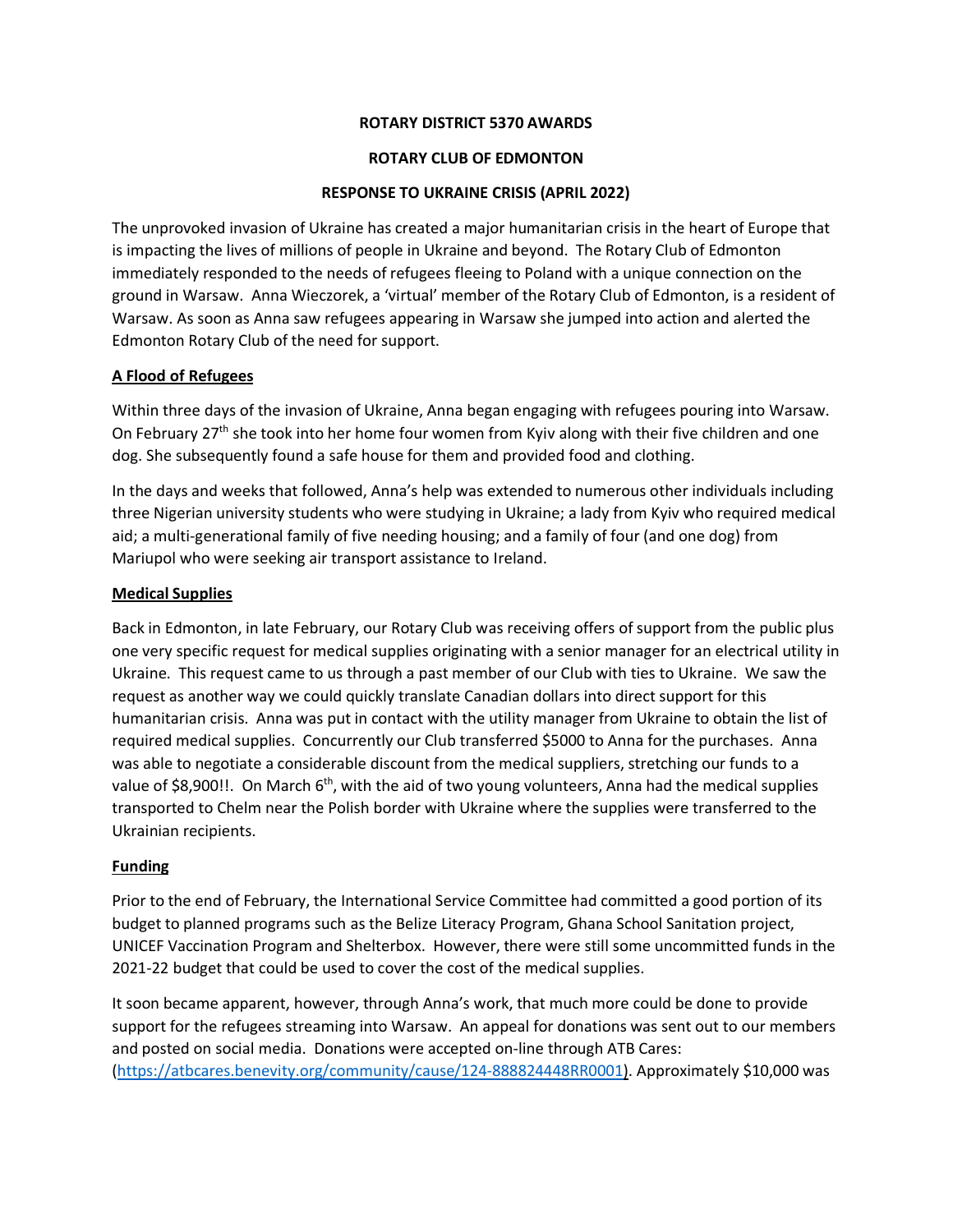received in the month of March. In addition, the Edmonton Rotary Club Foundation contributed another \$5,000.

## **Food and Shelter**

One of the major needs identified early on was temporary housing for the mass of humanity being funneled into Warsaw. Through collaboration with the Rotary Club of Warsaw City, Anna was able to direct refugees to a Catholic pilgrimage hostel outside of Warsaw in the Village of Ostrowek. Our Club provided \$5,000 in financial support to the Rotary Club of Warsaw City to help offset the cost of food, bedding, books and other expenses at the facility.

### **Suitcases**

Through Anna's contact with refugees she observed that their personal belongings were often just crammed into plastic garbage bags. She could see the emotional impact stemming from a loss of dignity for these people and the hazard this presented to the last of their worldly possessions being highly susceptible to loss or damage. As a result, Anna proposed that our Club embark on a program of purchasing and distributing suitcases. This has been gratefully accepted by both refugees and the NGO's dealing with these people at the train stations. To date approximately \$2,000 has been spent on the purchasing of suitcases.

## **Work Shoes**

More recently, Anna has responded to a specific need for refugees who are remaining in Warsaw and wishing to be employed. These are mostly women whose footwear is often not suitable for labour intensive jobs, so Anna is utilizing some of the funds we have raised to purchase work shoes.

# **Immigration Support**

The partnering that takes place on International Rotary projects can sometimes result in lasting personal relationships. Such was the case with our Club's participation in a District 5370 Playground project in Ukraine.

The genesis of this project was a trip to Ukraine in 2017 by Michael Bull, a member of our Club. Through contacts Michael had in the YMCA he was introduced to Viktor Serbulov, the General Secretary of YMCA Ukraine. And through Viktor, Mike attended several Rotary meetings in Kyiv.

In 2018 Michael returned to Ukraine to volunteer in a YMCA sponsored summer school program. He reconnected with Viktor as well as the Rotarians he met the year before and mentioned the success of our District's Belize Playground program as a possible model for Ukrainian communities that had been settled by refugees from Russia's incursion into eastern Ukraine in 2014.

Upon Michael's return to Edmonton he brought the playground proposal to our club and the District Playground Committee. It was approved, and plans were set in motion to ship two playground structures to Ukraine and to have Rotarian volunteers travel from here to Ukraine in the summer of 2020 to construct the two playgrounds. Unfortunately, Spring 2020 brought COVID, and plans changed. Instead of paying to ship playground equipment from here the funds were used to purchase equipment in Ukraine and local volunteers from the YMCA and Rotary built the playgrounds in August 2020.